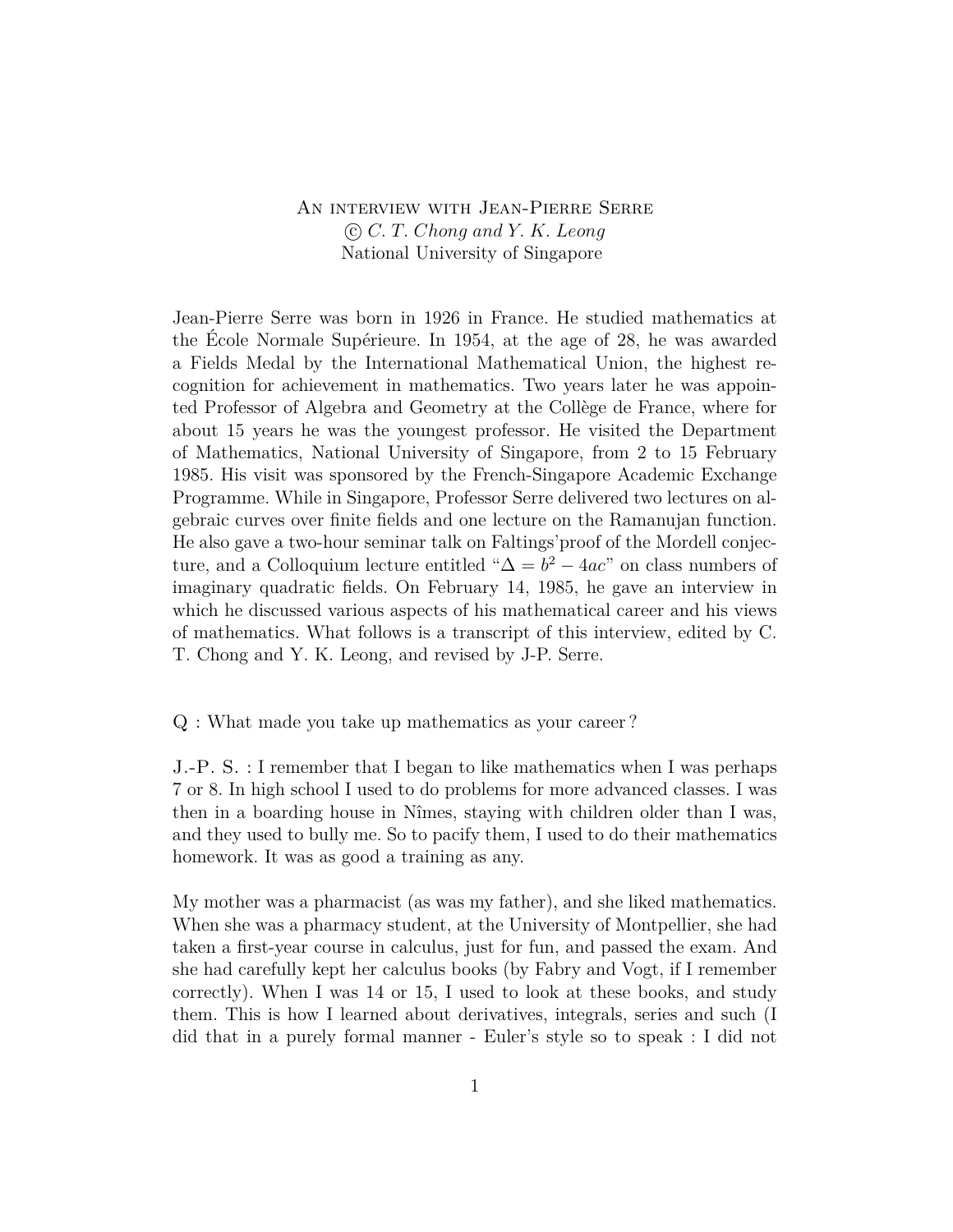like, and did not understand, epsilons and deltas.) At that time, I had no idea one could make a living by being a mathematician. It is only later I discovered one could get paid for doing mathematics ! What I thought at first was that I would become a high school teacher, this looked natural to me. Then, when I was 19, I took the competition to enter the École Normale Supérieure, and I succeeded. Once I was at "l'École", it became clear that it was not a high school teacher I wanted to be, but a research mathematician.

Q : Did other subjects ever interest you, subjects like physics or chemistry ?

J.-P. S. : Physics not much, but chemistry yes. As I said, my parents were pharmacists, so they had plenty of chemical products and test-tubes. I played with them a lot when I was about 15 or 16 besides doing mathematics. And I read my father's chemistry books (I still have one of them, a fascinating one, "Les Colloides" by Jacques Duclaux.) However, when I learned more chemistry, I got disappointed by its almost mathematical aspect : there are long series of organic compounds like  $\text{CH}_4, \text{C}_2\text{H}_6$ , etc, all looking more or less the same. I thought, if you have to have series, you might as well do mathematics ! So, I quit chemistry - but not entirely : I ended up marrying a chemist.

Q : Were you influenced by any school teacher in doing mathematics ?

J.-P. S. : I had only one very good teacher. This was in my last year in high school (1943-1944), in Nîmes. He was nicknamed "Le Barbu" : beards were rare at the time. He was very clear, and strict ; he demanded that every formula and proof be written neatly. And he gave me a thorough training for the mathematics national competition called "Concours Général", where I eventually got first prize.

Speaking of Concours Général, I also tried my hand at the one in physics, the same year (1944). The problem we were asked to solve was based entirely on some physical law I was supposed to know, but did not. Fortunately, only one formula seemed to me possible for that law. I assumed it was correct, and managed to do the whole 6-hour problem on that basis. I even thought I would get a prize. Unfortunately, my formula was wrong, and I got nothing - as I deserved !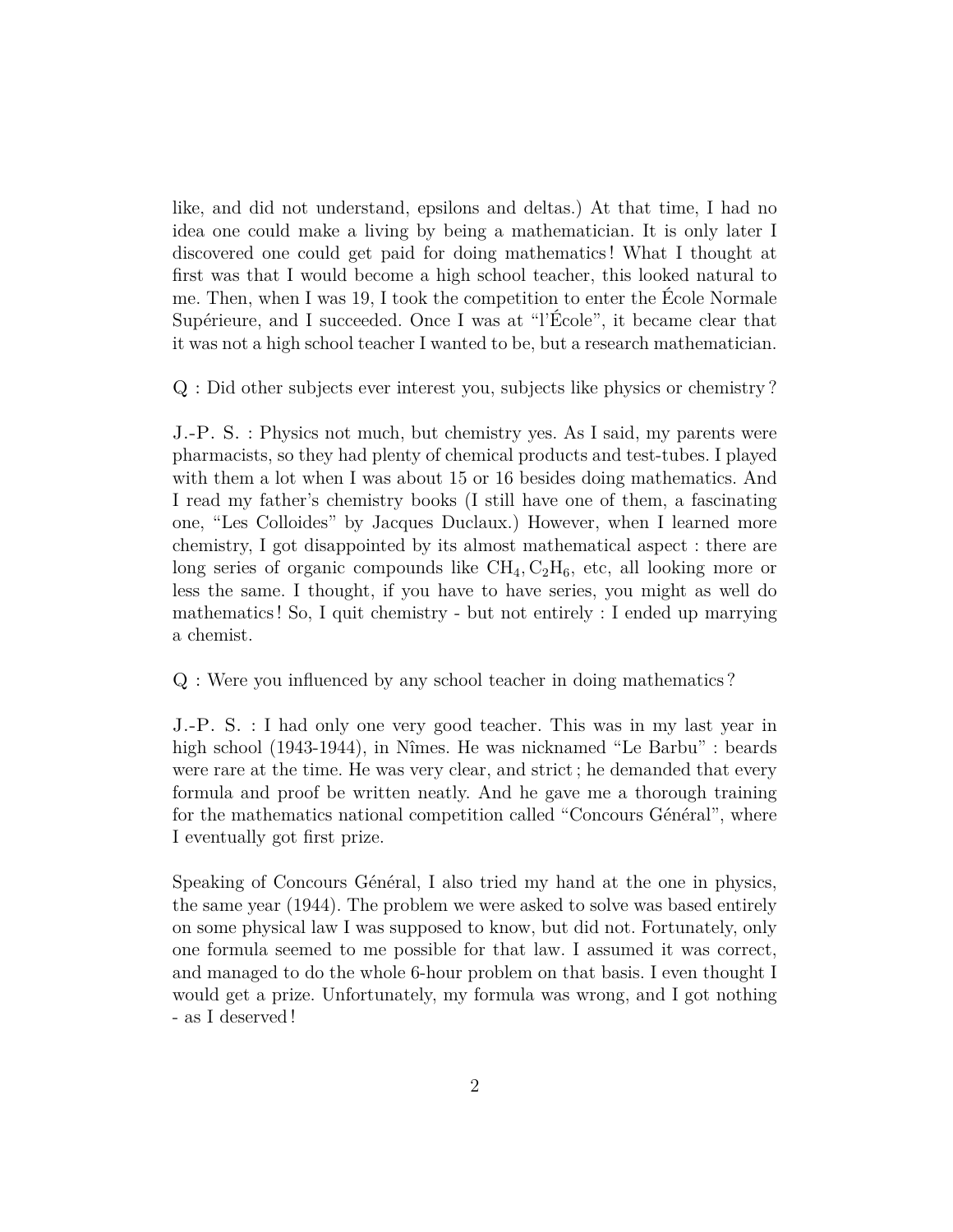Q : How important is inspiration in the discovery of theorems ?

J.-P. S. : I don't know what "inspiration" really means. Theorems, and theories, come up in funny ways. Sometimes, you are just not satisfied with existing proofs, and you look for better ones, which can be applied in different situations. A typical example for me was when I worked on the Riemann-Roch theorem (circa 1953), which I viewed as an "Euler-Poincaré" formula (I did not know then that Kodaira-Spencer had had the same idea.) My first objective was to prove it for algebraic curves - a case which was known for about a century ! But I wanted a proof in a special style ; and when I managed to find it, I remember it did not take me more than a minute or two to go from there to the 2-dimensional case (which had just been done by Kodaira). Six months later, the full result was established by Hirzebruch, and published in his well-known Habilitationsschrift.

Quite often, you don't really try to solve a specific question by a head-on attack. Rather you have some ideas in mind, which you feel should be useful, but you don't know exactly for what they are useful. So, you look around, and try to apply them. It's like having a bunch of keys, and trying them on several doors.

Q : Have you ever had the experience where you found a problem to be impossible to solve, and then after putting it aside for some time, an idea suddenly occured leading to the solution ?

J.-P. S. : Yes, of course this happens quite often. For instance, when I was working on homotopy groups (∼ 1950), I convinced myself that, for a given space X, there should exist a fibre space  $E$ , with base X, which is contractible ; such a space would indeed allow me (using Leray's methods) to do lots of computations on homotopy groups and Eilenberg-MacLane cohomology. But how to find it ? It took me several weeks (a very long time, at the age I was then...) to realize that the space of "paths" on X had all the necessary properties - if only I dared call it a "fibre space", which I did. This was the starting point of the loop-space method in algebraic topology, many results followed quickly.

Q : Do you usually work on only one problem at a time or several problems at the same time ?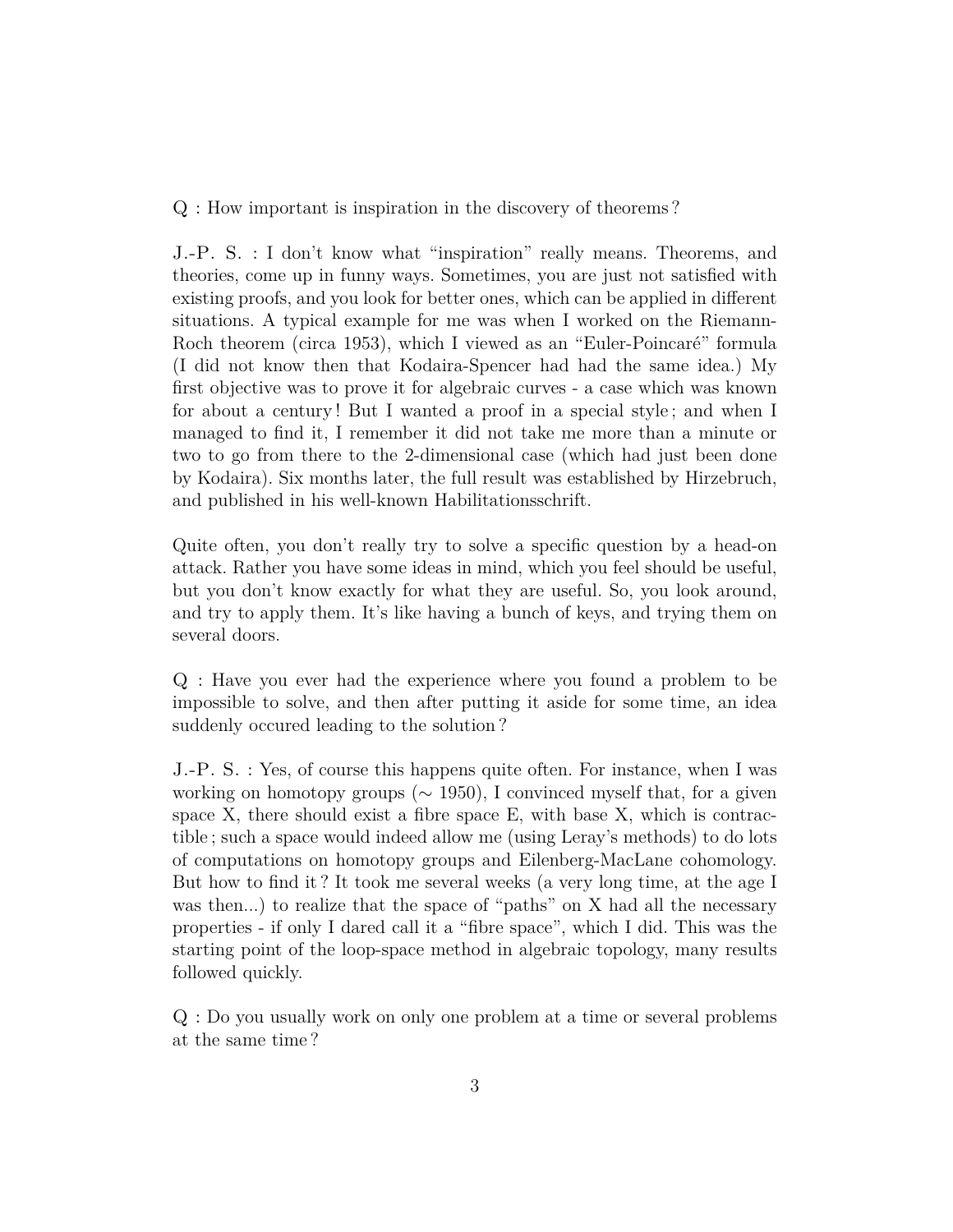J.-P. S. : Mostly one problem at a time, but not always. And I work often at night (in half-sleep), where the fact that you don't have to write anything down gives to the mind a much greater concentration, and makes changing topics easier.

Q : In physics, there are a lot of discoveries which were made by accident, like X-rays, cosmic background radiation and so on. Did that happen to you in mathematics ?

J.-P. S. : A genuine accident is rare. But sometimes you get a surprise because some argument you made for one purpose happens to solve a question in a different direction ; however, one can hardly call this an "accident".

Q : What are the central problems in algebraic geometry or number theory ?

J.-P. S. : I can't answer that. You see, some mathematicians have clear and far-ranging "programs". For instance, Grothendieck had such a program for algebraic geometry ; now Langlands has one for representation theory, in relation to modular forms and arithmetic. I never had such a program, not even a small size one. I just work on things which happen to interest me at the moment. (Presently, the topic which amuses me most is counting points on algebraic curves over finite fields. It is a kind of applied mathematics : you try to use any tool in algebraic geometry and number theory that you know of... and you don't quite succeed !)

Q : What would you consider to be the greatest developments in algebraic geometry or number theory within the past five years ?

J.-P. S. : This is easier to answer. Faltings' proof of the Mordell conjecture, and of the Tate conjecture, is the first thing which comes to mind. I would also mention Gross-Zagier's work on the class number problem for quadratic fields (based on a previous theorem of Goldfeld), and Mazur-Wiles theorem on Iwasawa's theory, using modular curves. (The applications of modular curves and modular functions to number theory are especially exciting : you use  $GL_2$  to study  $GL_1$ , so to speak! There is clearly a lot more to come from that direction... maybe even a proof of the Riemann Hypothesis some day ) !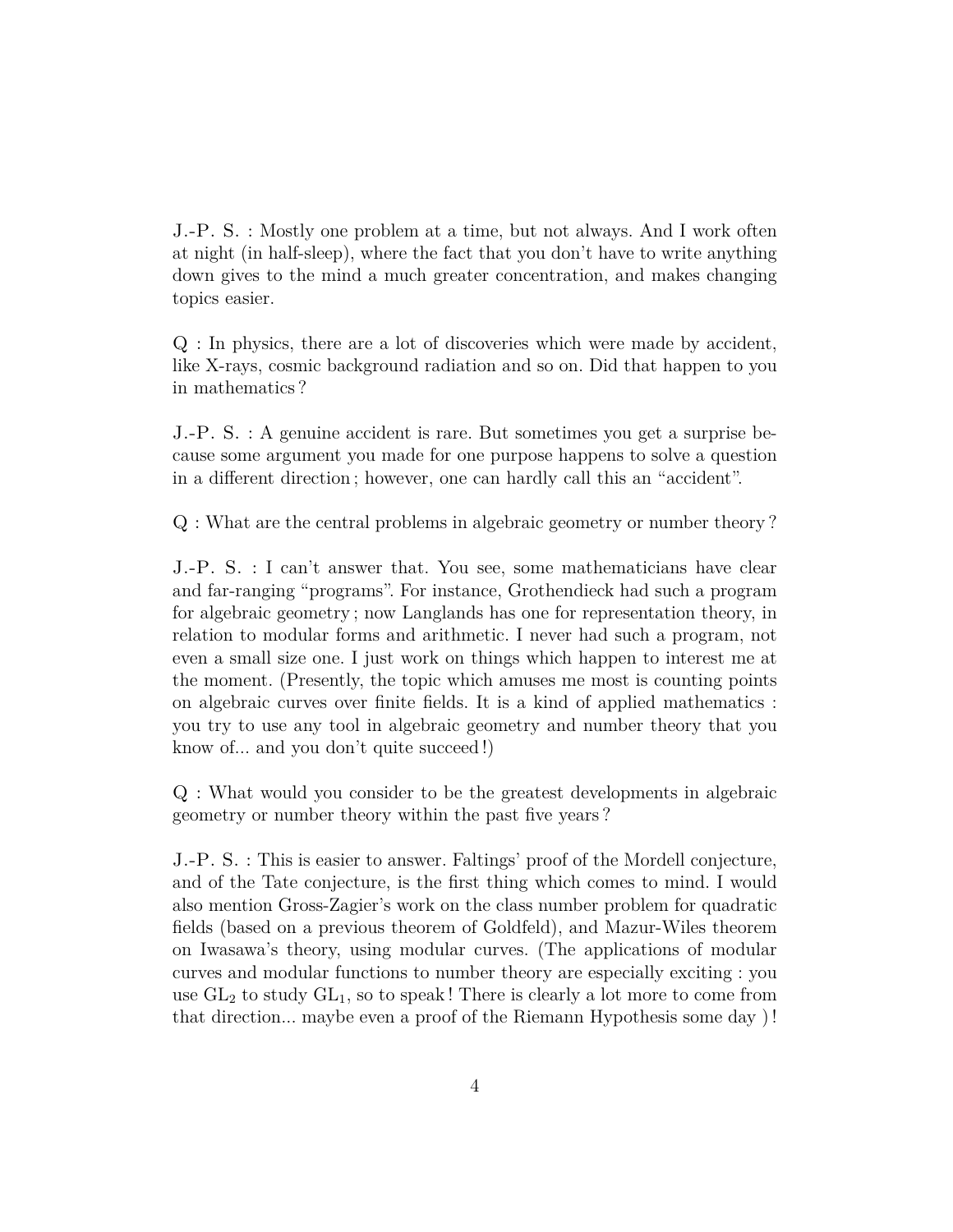Q : Some scientists have done fundamental work in one field and then quickly moved on to another field. You worked for three years in topology, then took up something else. How did this happen ?

J.-P. S. : It was a continuous path, not a discrete change. In 1952, after my thesis on homotopy groups, I went to Princeton, where I lectured on it (and on its continuation : "C-theory"), and attended the celebrated Artin-Tate seminar on class field theory.

Then, I returned to Paris, where the Cartan seminar was discussing functions of several complex variables, and Stein manifolds. It turned out that the recent results of Cartan-Oka could be expressed much more efficiently (and proved in a simpler way) using cohomology and sheaves. This was quite exciting, and I worked for a short while on that topic, making applications of Cartan theory to Stein manifolds. However, a very interesting part of several complex variables is the study of projective varieties (as opposed to affine ones - which are somewhat pathological for a geometer) ; so, I began working on these complex projective varieties, using sheaves : that's how I came to the circle of ideas around Riemann-Roch, in 1953. But projective varieties are algebraic (Chow's theorem), and it is a bit unnatural to study these algebraic objects using analytic functions, which may well have lots of essential singularities. Clearly, rational functions should be enough - and indeed they are. This made me go (around 1954) into "abstract" algebraic geometry, over any algebraically closed field. But why assume the field is algebraically closed ? Finite fields are more exciting, with Weil conjectures and such. And from there to number fields it is a natural enough transition... This is more or less the path I followed.

Another direction of work came from my collaboration (and friendship) with Armand Borel. He told me about Lie groups, which he knows like nobody else. The connections of these groups with topology, algebraic geometry, number theory,... are fascinating. Let me give you just one such example (of which I became aware about 1968) :

Consider the most obvious discrete subgroup of  $SL_2(R)$ , namely  $SL_2(Z)$ . One can compute its "Euler-Poincare characteristic"  $\xi(\Gamma)$ , which turns out to be  $-1/12$  (it is not an integer : this is because  $\Gamma$  has torsion). Now  $-1/12$  happens to be the value  $\zeta(-1)$  of Riemann's zeta-function at the point  $s = -1$  (a re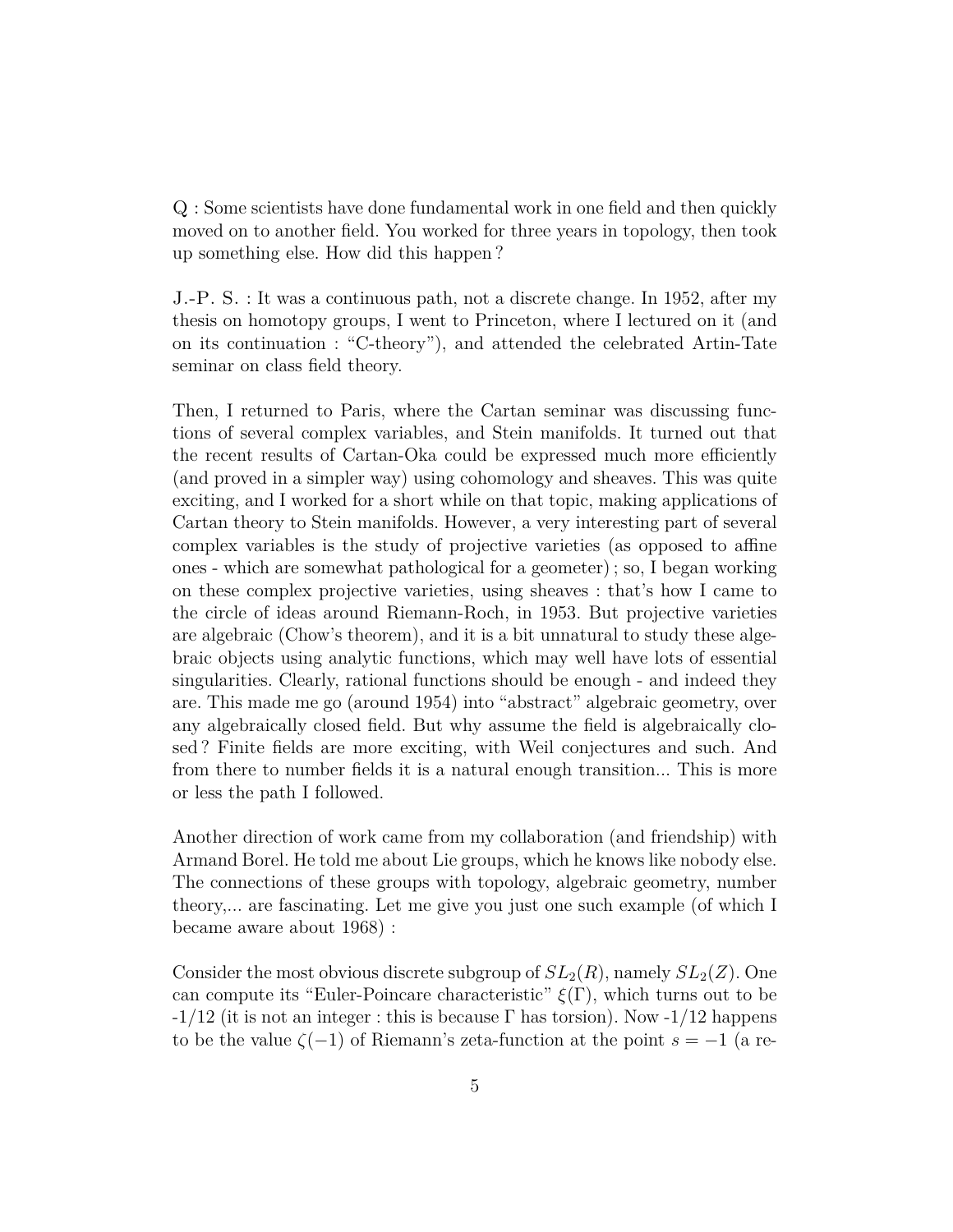sult known already to Euler). And this is not a coincidence ! It extends to any totally real number field *K*, and can be used to study the denominator of  $\zeta_k(-1)$ . (Better results can be obtained by using modular forms, as was found later.) Such questions are not group theory, nor topology, nor number theory : they are just mathematics.

Q : What are the prospects of achieving some unification of the diverse fields of mathematics ?

J.-P. S. : I would say that this has been achieved already. I have given above a typical example where Lie groups, number theory, etc, come together, and cannot be separated from each other. Let me give you another such example (it would be easy to add many more) :

There is a beautiful theorem proved recently by S. Donaldson on four dimensional compact differentiable manifolds. It states that the quadratic form (on  $H<sup>2</sup>$ ) of such a manifold is severely restricted; if it is positive definite, it is a sum of squares. And the crux of the proof is to construct some auxiliary manifold (a "cobordism") as the set of solutions of some partial differential equation (non linear, of course) ! This is a completely new application of analysis to differential topology. And what makes it even more remarkable is that, if the differentiability assumption is dropped, the situation becomes quite different : by a theorem of M. Freedman, the  $H^2$ -quadratic form can then be almost anything.

Q : How does one keep up with the explosion in mathematical knowledge ?

J.-P. S. : You don't really have to keep up. When you are interested in a specific question, you find that very little of what is being done has any relevance to you ; and if something does have relevance, then you learn it much faster, since you have an application in mind. It is also a good habit to look regularly at Math. Reviews (especially the collected volumes on number theory, group theory, etc). And you learn a lot from your friends, too : it is easier to have a proof explained to you at the blackboard, than to read it.

A more serious problem is the one on the "big theorems" which are both very useful and too long to check (unless you spend on them a sizable part of your lifetime...). A typical example is the Feit-Thompson Theorem : groups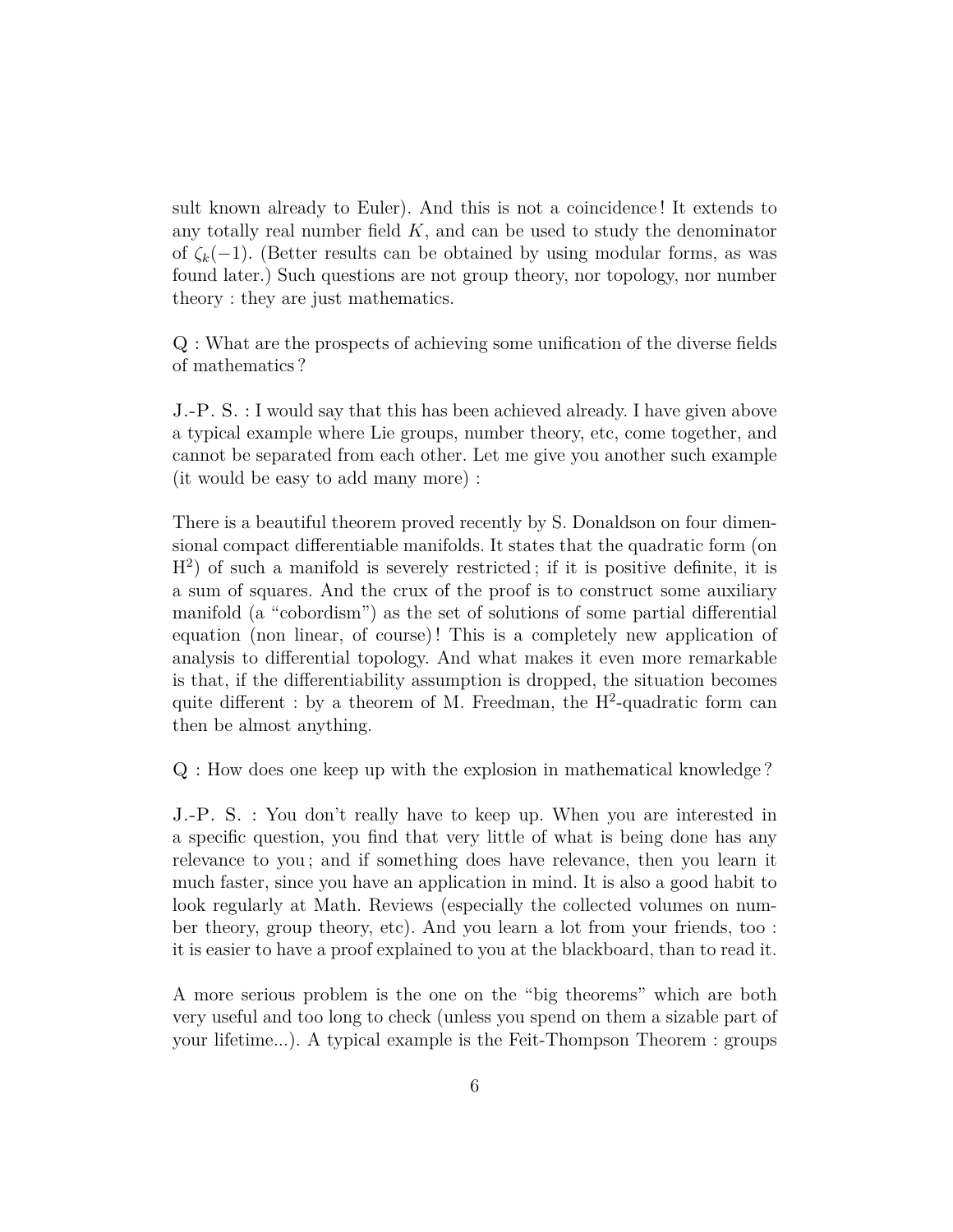of odd order are solvable. (Chevalley once tried to take this as the topic of a seminar, with the idea of giving a complete account of the proof. After two years, he had to give up.) What should one do with such theorems, if one has to use them ? Accept them on faith ? Probably. But it is not a very comfortable situation.

I am also uneasy with some topics, mainly in differential topology, where the author draws a complicated picture (in 2 dimensions), and asks you to accept it as a proof of something taking place in 5 dimensions or more. Only the experts can "see" whether such a proof is correct or not - if you can call this a proof.

Q : What do you think will be the impact of computers on the development of mathematics ?

J.-P. S. : Computers have already done a lot of good in some parts of mathematics. In number theory, for instance, they are used in a variety of ways. First, of course, to suggest conjectures, or questions. But also to check general theorems on numerical examples - which helps a lot with finding possible mistakes.

They are also very useful when there is a large search to be made (for instance, if you have to check  $10^6$  or  $10^7$  cases). A notorious example is the proof of the Four-Colour Theorem. There is however a problem there, somewhat similar to the one with Feit-Thompson : such a proof cannot be checked by hand; you need a computer (and a very subtle program). This is not very comfortable either.

Q : How could we encourage young people to take up mathematics, especially in the schools ?

J.-P. S. : I have a theory on this, which is that one should first *discourage* people from doing mathematics ; there is no need for too many mathematicians. But, if after that, they still insist on doing mathematics, then one should indeed encourage them, and help them.

As for high school students, the main point is to make them understand that mathematics *exists*, that it is not dead (they have a tendency to believe that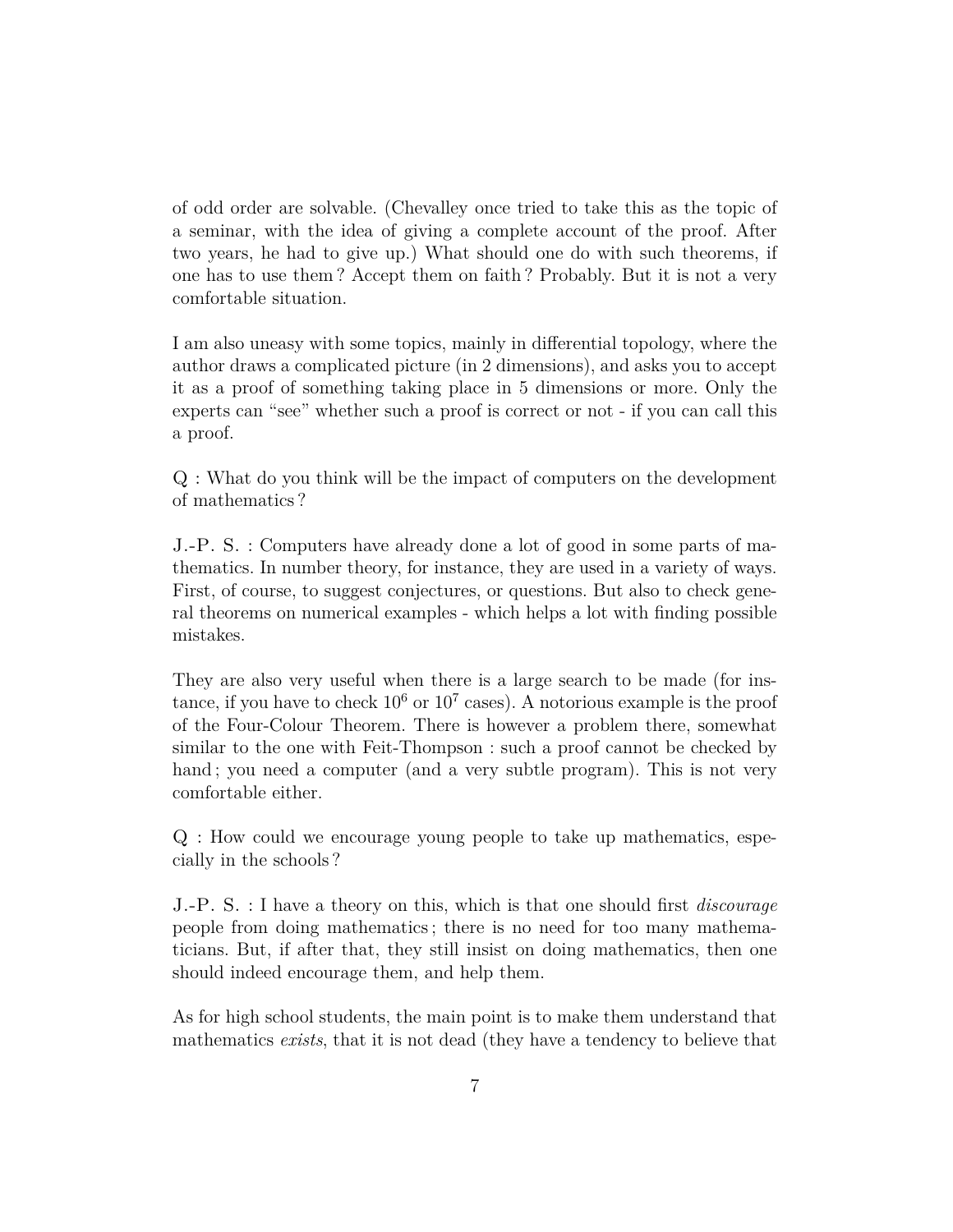only physics, or biology, has open questions). The defect in the traditional way of teaching mathematics is that the teacher never mentions these questions. It is a pity. There are many such, for instance in number theory, that teenagers could very well understand : Fermat of course, but also Goldbach, and the existence of infinitely many primes of the form  $n^2+1$ . And one should also feel free to state theorems without proving them (for instance Dirichlet's theorem on primes in arithmetic progressions).

Q : Would you say that the development of mathematics in the past thirty years was faster than that in the previous thirty years ?

J.-P. S. : I am not sure this is true. The style is different. In the 50's and 60's, the emphasis was quite often on general methods : distributions, cohomology and the like. These methods were very sucessful, but nowadays people work on more specific questions (often, some quite old ones : for instance the classification of algebraic curves in 3-dimensional projective space !). They *apply* the tools which were made before ; this is quite nice. (And they also make new tools : microlocal analysis, supervarieties, intersection cohomology...).

Q : In view of this explosion of mathematics, do you think that a beginning graduate student could absorb this large amount of mathematics in four, five, or six years and begin original work immediately after that ?

J.-P. S. : Why not ? For a given problem, you don't need to know that much, usually - and, besides, very simple ideas will often work.

Some theories get simplified. Some just drop out of sight. For instance, in 1949, I remember I was depressed because every issue of the Annals of Mathematics would contain another paper on topology which was more difficult to understand than the previous ones. But nobody looks at these papers any more ; they are forgotten (and deservedly so : I don't think they contained anything deep...). Forgetting is a very healthy activity.

Still, it is true that some topics need much more training than some others, because of the heavy technique which is used. Algebraic geometry is such a case ; and also representation theory.

Anyway, it is not obvious that one should say "I am going to work in alge-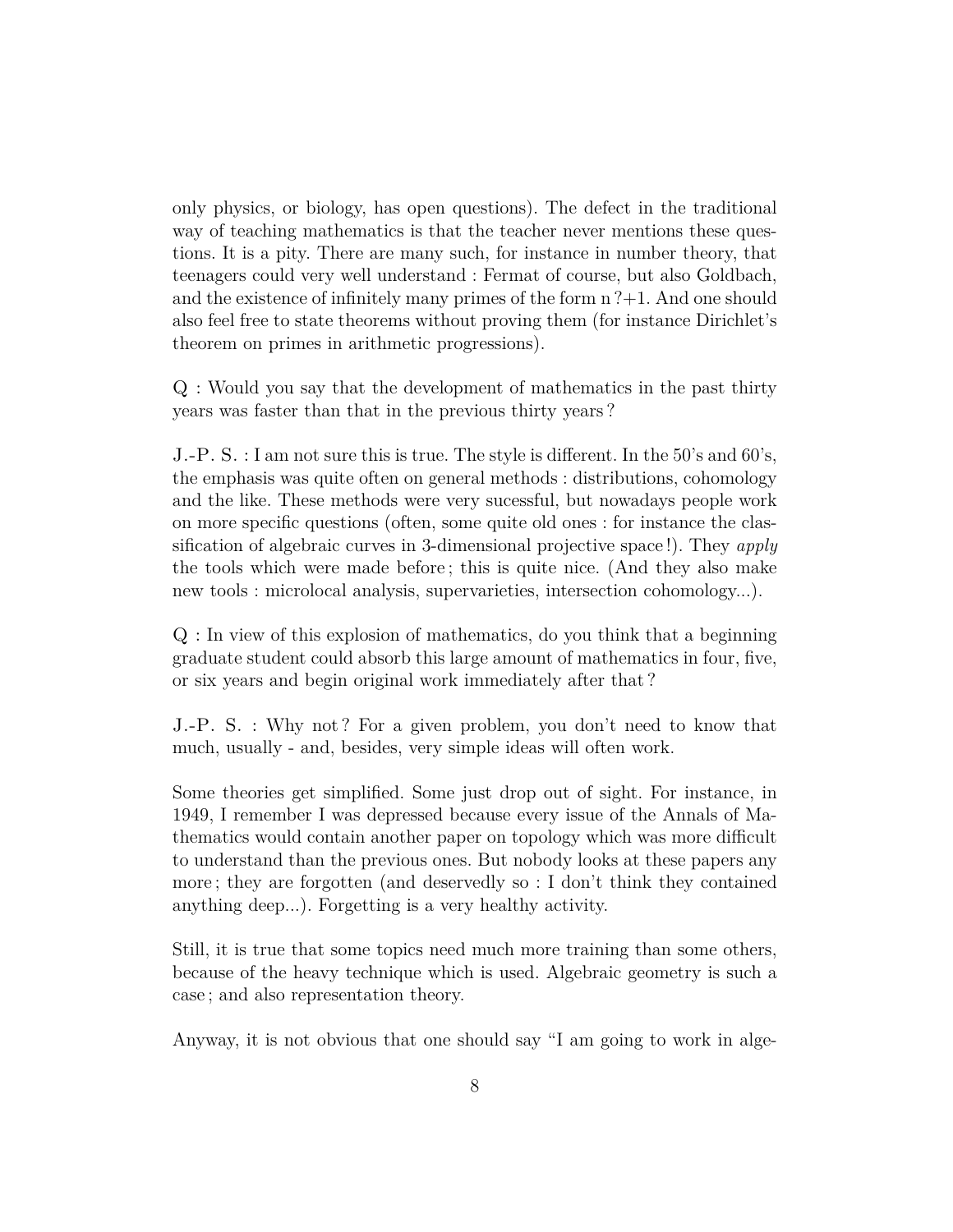braic geometry", or anything like that. For some people, it is better to just follow seminars, read things, and ask questions to oneself ; and then learn the amount of theory which is needed for these questions.

Q : In other words, one should aim at a problem first and then learn whatever tools that are necessary for the problem.

J.-P. S. : Something like that. But since I know I cannot give good advice to myself, I should not give advice to others. I don't have a ready-made technique for working.

Q : You mentioned papers which have been forgotten. What percentage of the papers published do you think will survive ?

J.-P. S. : A non-zero percentage, I believe. After all, we still read with pleasure papers by Hurwitz, or Eisenstein, or even Gauss.

Q : Do you think that you will ever be interested in the history of mathematics ?

J.-P. S. : I am already interested. But it is not easy ; I do not have the linguistic ability in Latin or Greek, for instance. And I can see that it takes more time to write a paper on the history of mathematics than in mathematics itself. Still, history is very interesting ; it puts things in the proper perspective.

Q : Do you believe in the classification of finite simple groups ?

J.-P. S. : More or less - and rather more than less. I would be amused if a new sporadic group were discovered, but I am afraid this will not happen.

More seriously, this classification theorem is a splendid thing. One may now check many properties by just going through the list of all groups (typical example : the classification of *n*-transitive groups, for  $n \geq 4$ ).

Q : What do you think of life after the classification of finite simple groups ?

J.-P. S. : You are alluding to the fact that some finite group theorists were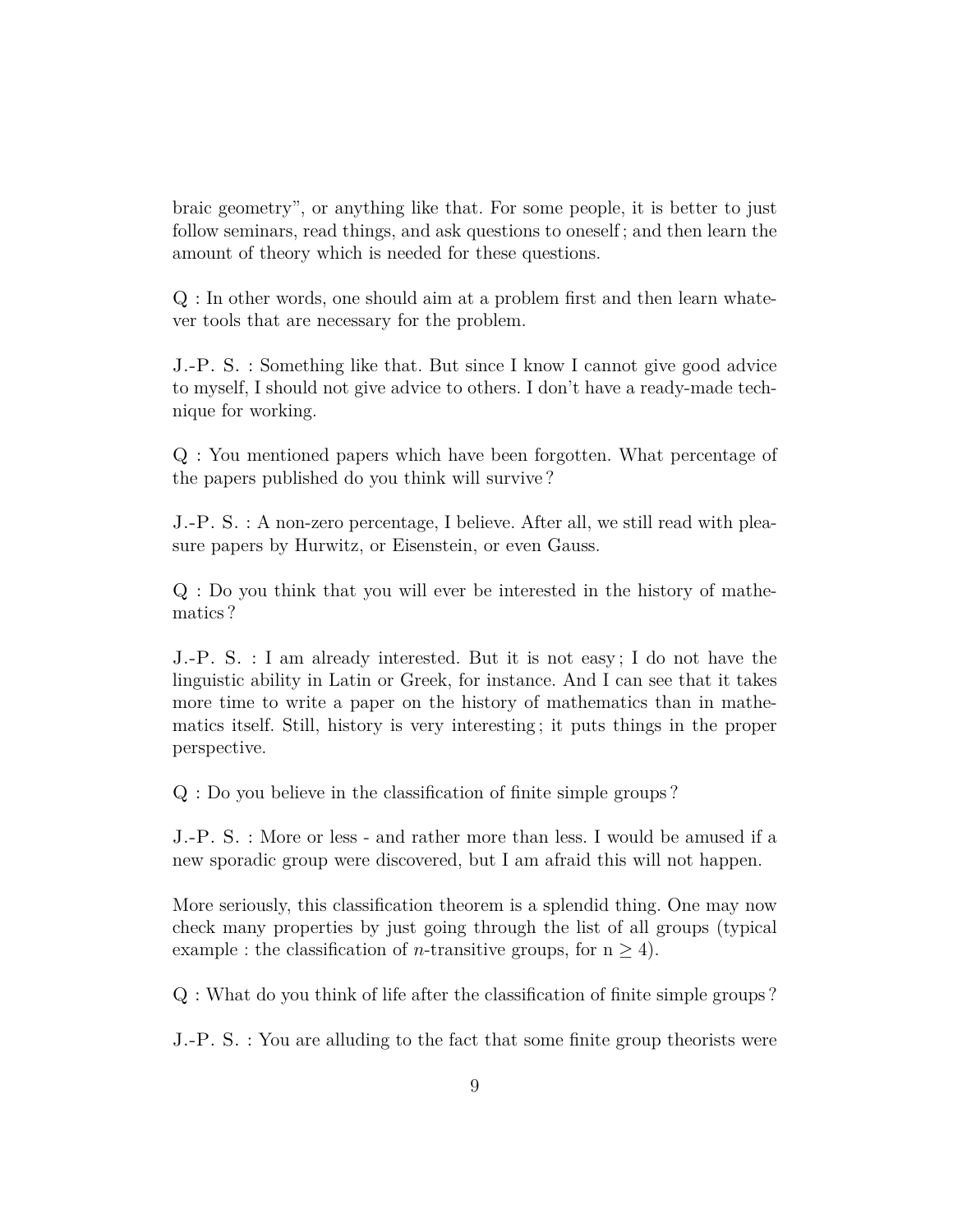demoralized by the classification ; they said (or so I was told) "there will be nothing more to do after that". I find this ridiculous. Of course there would be plenty to do ! First, of course, simplifying the proof (that's what Gorenstein calls "revisionism"). But also finding applications to other parts of mathematics ; for instance, there have been very curious discoveries relating the Griess-Fischer monster group to modular forms (the so-called "Moonshine").

It is just like asking whether Faltings' proof of the Mordell conjecture killed the theory of rational points on curves. No ! It is merely a starting point. Many questions remain open.

(Still, it is true that sometimes a theory can be killed. A well-known example is Hilbert's fifth problem : to prove that every locally euclidean topological group is a Lie group. When I was a young topologist, that was the problem I really wanted to solve - but I could get nowhere. It was Gleason, and Montgomery-Zippin, who solved it, and their solution all but killed the problem. What else is there to find in this direction ? I can only think of one question : can the group of *p*-adic integers act effectively on a manifold ? This seems quite hard - but a solution would have no application whatsoever, as far as I can see.)

Q : But one would assume that most problems in mathematics are like these, namely that the problems themselves may be difficult and challenging, but after their solution they become useless. In fact there are very few problems like the Riemann Hypothesis where even before its solution, people already know many of its consequences.

J.-P. S. : Yes, the Riemann Hypothesis is a very nice case : it implies lots of things (including purely numerical inequalities, for instance on discriminants of number fields). But there are other such examples : Hironaka's desingularization theorem is one ; and of course also the classification of finite simple groups we discussed before.

Sometimes, it is the method used in the proof which has lots of applications : I am confident this will happen with Faltings. And sometimes, it is true, the problems are not meant to have applications ; they are a kind of test on the existing theories ; they force us to look further.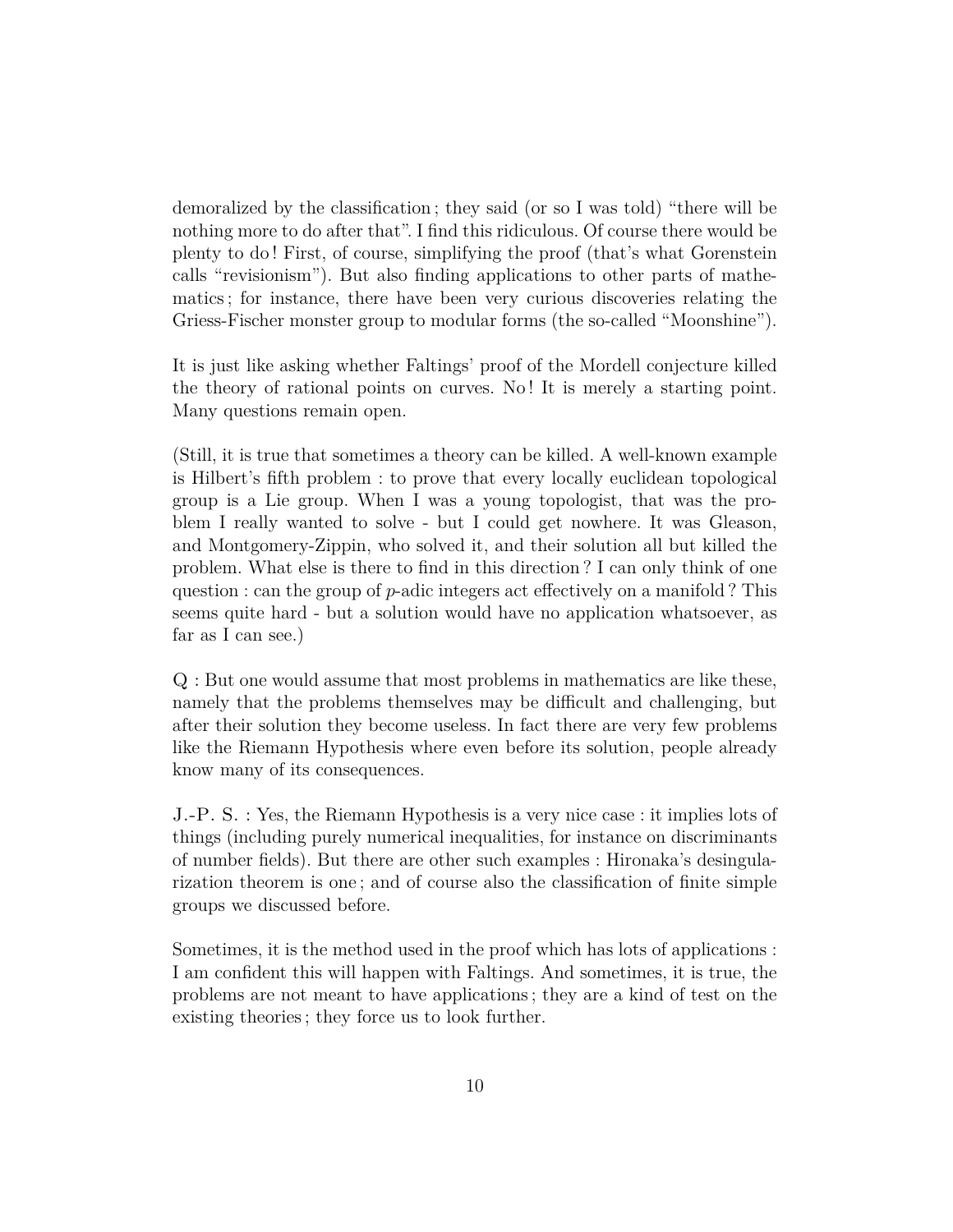Q : Do you still go back to problems in topology ?

J.-P. S. : No. I have not kept track of the recent techniques, and I don't know the latest computations of the homotopy groups of spheres  $\pi_{n+k}(S_n)$ (I guess people have reached up to  $k = 40$  or 50. I used to know them up to  $k = 10$  or so.).

But I still use ideas from topology in a broad sense, such as cohomology, obstructions, Stiefel-Whitney classes, etc.

Q : What has been the influence of Bourbaki on mathematics ?

J.-P. S. : A very good one. I know it is fashionable to blame Bourbaki for everything ("New Math" for instance), but this is unfair. Bourbaki is not responsible. People just misused his books ; they were never meant for university teaching, even less high school teaching.

Q : Maybe a warning sign should have been given ?

J.-P. S. : Such a sign was indeed given by Bourbaki : it is the Seminaire Bourbaki. The seminaire is not at all formal like the books ; it includes all sorts of mathematics, and even some physics. If you combine the seminaire and the books, you get a much more balanced view.

Q : Do you see a decreasing influence of Bourbaki on mathematics ?

J.-P. S. : The influence is different from what it was. Forty years ago, Bourbaki had a point to make ; he had to prove that an organized and systematic account of mathematics was possible. Now the point is made and Bourbaki has won. As a consequence, his books now have only technical interest ; the question is just whether they give a good exposition of the topic they are on. Sometimes they do (the one on "root systems" has become standard reference in the field) ; sometimes they don't (I won't give an example : it is too much a matter of taste).

Q : Speaking of taste, can you say what kind of style (for books, or papers), you like most ?